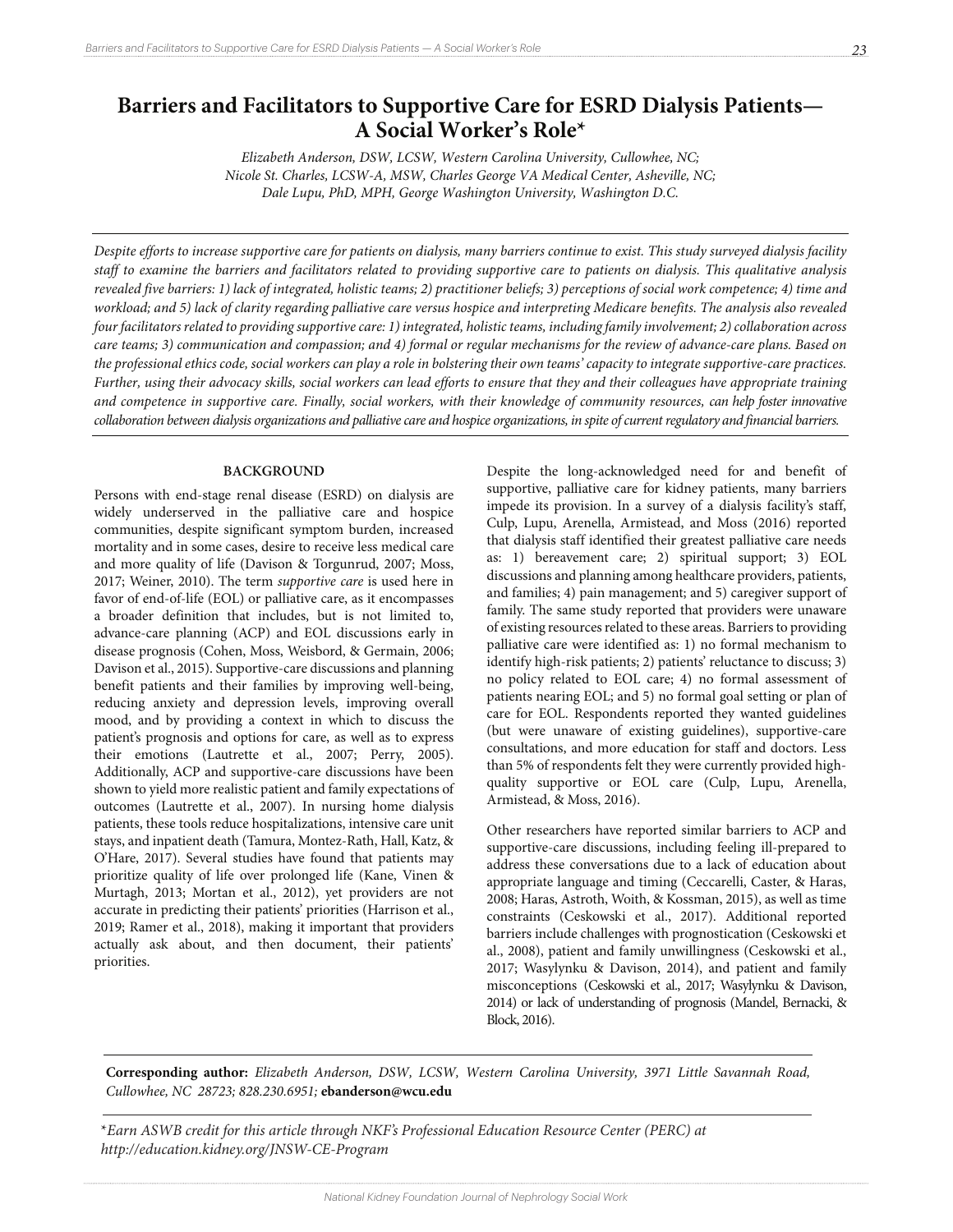Given their extensive training in engagement, assessment, intervention, and evaluation skills for individuals, families, groups, organizations, and communities, social workers—who are required in dialysis facilities by federal regulation—are well positioned to help address the area of supportive care for patients, families, and staff. To empower social workers at dialysis facilities to effectively intervene and improve the delivery of supportive care at their facilities, a full understanding of the impediments to its implementation is important. To more fully describe dialysis center staff perception of the issues involved in implementing supportive kidney care, we analyzed open-ended comments to a national survey of dialysis center staffs. We asked the question, "What themes about the barriers and facilitators to providing supportive care for persons with ESRD on dialysis emerge from dialysis center staffs' own descriptions of their experiences?"

# **METHOD**

This article is based on an analysis of the open-ended comments within a survey conducted in 2013 by the Coalition for Supportive Care of Kidney Patients (CSCKP). CSCKP members are individuals and organizations working together to transform the culture of kidney patient care to integrate patient-centered, supportive-care approaches and practices (CSCKP, 2017). Coalition members include renal clinicians, dialysis center staff, hospice and supportive-care providers, patients and family members, policy makers, educators, attorneys, and other experts in their fields. As part of a needs assessment process to develop a strategic plan, the Coalition surveyed dialysis center personnel and kidney health professionals to determine their perceptions about the adequacy of current supportive care, barriers to providing it, and suggestions for improving it for kidney patients. Quantitative results have been reported elsewhere (Culp, Lupu, Arenella, Armistead, & Moss, 2016). This article analyzes the open-ended responses and comments in the survey.

The questionnaire consisted of 16 questions that gathered information on each participant's healthcare discipline; how well the supportive-care needs of patients/families were met at respondents' dialysis centers; and perceived barriers to and knowledge of currently available supportive-care resources. Question format included multiple choice and ratings on fivepoint scales. At multiple points in the survey, respondents were given the opportunity to enter free text to explain their answers. This article analyzes those free-text responses. The questionnaire was administered online through a direct web link to a SurveyMonkey platform. Health professionals from kidney dialysis centers and members of the Renal Physicians Association (RPA) were invited to respond between July and September 2013. The 18 national ESRD Network organizations, serving all U.S. dialysis centers, distributed the survey link via their communication channels, potentially reaching more than 6,000 dialysis providers. Responses were received from every ESRD Network region. The survey link was also disseminated by the RPA to its member email list, which consists of more than 3,500 physicians, physician assistants (PAs), advanced

nurse practitioners (NPs), and practice managers. Participation in the study was voluntary and anonymous.

We analyzed the optional, open-ended responses respondents provided to the following multiple-choice questions:

- What specific interventions are available at your dialysis center?
- What do you believe are barriers to providing high-quality palliative and end-of-life care in YOUR dialysis center?
- What do you believe would help eliminate the barriers to providing high-quality palliative and end-of-life care?
- What ONE change would most improve palliative care in your center?
- What could the Coalition for Supportive Care of Kidney Patients (CSCKP) provide that would be helpful to your dialysis center?
- This is what we [the respondent] do well that we could share with other dialysis centers:

Respondents included medical directors, nurse practitioners (NPs), physician assistants (PAs), social workers (SWs), registered nurses (RNs), licensed practical nurses, dialysis technicians (DTs), dietitians (RDs), and administrators. A total of 487 respondents completed the survey. Social workers made up the largest group ( $n = 199$ ; 40.9%), followed by nurses ( $n =$ 146; 30%), dialysis center administrators (*n* = 95; 19.5%), nephrologists ( $n = 41$ ; 8.4%), and nurse practitioners/PAs ( $n =$ 6, 1.2%). A total of 275 open-ended responses were analyzed.

### *Data Analysis*

Two researchers (one an Assistant Professor of Social Work, DSW, LCSW, and the other an MSW student) reviewed the qualitative survey responses and analyzed the data using a grounded theory approach and constant comparative analysis (Padgett, 2016). The researchers independently read the data multiple times to gain a holistic view of the responses. Qualitative survey responses were uploaded into Microsoft Excel for data analysis, including the question, response, and profession of the respondent, allowing researchers to sort responses by question and by profession. Using an inductive approach, researchers open coded each response in an additional column and kept a list of notes and questions. Researchers regularly met to discuss codes to develop a provisional list of codes. Each response was then re-examined and re-coded, and both researchers met regularly to gain consensus on emerging themes and subthemes until no new themes emerged.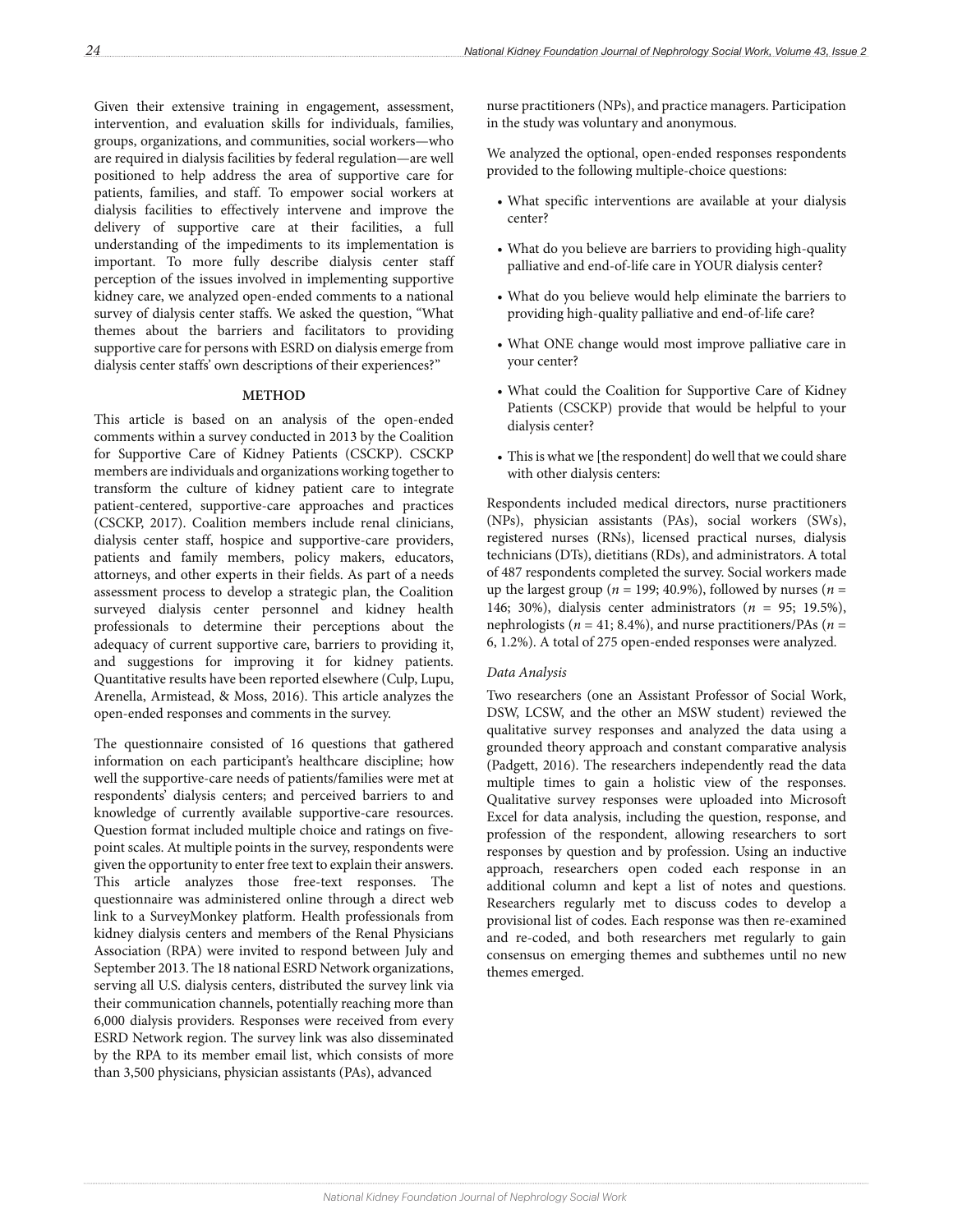# **RESULTS**

Two overarching themes emerged from the data. The first, "barriers to providing supportive care," was the most frequently cited response, with a total of 175 responses relating to barriers to or needs for palliative care for dialysis patients. The second theme, labeled "positive practices related to palliative care for dialysis patients," consisted of 51 responses. The rest of the responses were either mixed (21) or not applicable (28). Quotations are used to illustrate examples of themes that emerged.

### **Barriers to providing supportive care**

Five themes emerged relating to barriers to providing supportive care, including: *lack of integrated, holistic teams; practitioner beliefs; perceptions of social work competence; time and workload barriers; and lack of clarity regarding palliative care versus hospice and interpreting Medicare benefits.*

# *Lack of integrated, holistic teams*

A number of respondents expressed concern regarding the effects of "fractionation of care," "territoriality," and a lack of interdisciplinary involvement with supportive care, not just within the dialysis facility, but also with external partners, such as hospice and palliative services. Some stated that supportive care was rarely spoken of in team meetings. One individual explained, "[the] physician wants to meet with patient and family alone without team members involved." This is juxtaposed with another respondent who stated, "As the social worker, I am the only one providing any EOL information. It is not supported by the physician or other staff members."

Some respondents spoke of a lack of a holistic approach to care, emphasizing the compartmentalization and discontinuity between dialysis care and other care teams. When asked what were the barriers to care, one nurse stated, "We are responsible for the dialysis and needs of the dialysis [patient]. After a referral is made and the [patient] is on hospice, then hospice should cover pain management and EOL issues. This is not our area and should not be put upon us. Everything we do has to be dialysis related according to CMS. We are not the patient's PCP." Another respondent echoed this notion: "We are not hospice nurses, [if] we wanted to work in hospice, I would change my field."

# *Practitioner beliefs*

Practitioner beliefs about religion, personal economic prerogatives, and negative beliefs about supportive care were identified as a barrier that often undermines providing supportive care. One individual stated, "I recently had an MD forbid me to refer a patient to hospice 'because they will give him narcotics, his blood pressure will drop, and then we will never get any fluid off.' This is a patient who is clearly in a terminal decline and family has considered stopping treatment." Some respondents explicitly outlined their beliefs, such as one who stated, "I don't believe a patient on hospice care should be allowed to continue with dialysis."

# *Perceptions of social work competence*

Many respondents identified the social worker as the professional responsible for addressing the emotional needs of the patient and family regarding supportive care. However, several respondents (both social workers and other professionals) indicated it was outside of the social worker's expertise. One social worker stated, "As a social worker, I sometimes feel that 'EOL' is out of my scope of practice. When you talk about ADs [advance directives], I feel underqualified to discuss 'legal' issues with patients. To me, a living will or AD is a legal document, and I lack qualifications as a legal expert to complete those."

# *Time and workload barriers*

The inability of social workers to demonstrate expertise in the supportive needs of patients may be explained by workload and time barriers. In fact, social workers referred to time barriers in a total of 16 separate responses. When asked what changes need to be made to improve care, a social worker responded, "Having more time as a social worker to handle psychosocial issues, rather than such a focus on insurance, billing, and Medicare documentation demands." Other professionals also echoed that time and workload restraints were barriers to supportive care.

# *Lack of clarity regarding palliative care versus hospice and interpreting Medicare benefits*

A number of responses seemed to indicate a commonly held misconception wherein palliative care is treated as being synonymous with hospice care. Respondents articulated how this leads to care being denied, especially when there are misunderstandings about when a dialysis patient qualifies for hospice or palliative care. One individual noted, "In last 12 months, we have made three referrals to hospice, and two of them were denied for still being on dialysis. All three of them have since passed way." Another respondent stated, "Most of my patients want hospice care and wish to continue home therapy. This is great, as long as the hospice diagnosis isn't ESRD. I've had to educate hospice [staff] on this and how it's allowable by Medicare."

Many respondents illustrated the lack of clarity regarding whether Medicare was more concerned with treatment compliance and achieving quality metrics, rather than patientcentered supportive care for kidney patients, recognizing that the initiatives seem to conflict with each other. "With all of the Medicare guidelines of missed treatments, fistula rates, etc. it is really the dialysis center's job to problem solve how they get to every treatment, stay every minute, etc. It is a little bit of a conflict." Another illustrated, "When palliative care is in place, I would think that the patient's choice to miss treatment would be supported, as dialysis becomes a comfort measure." Respondents expressed desire for more education to address these issues for staff, patients, and hospices, though time and funding were identified as major barriers in doing so.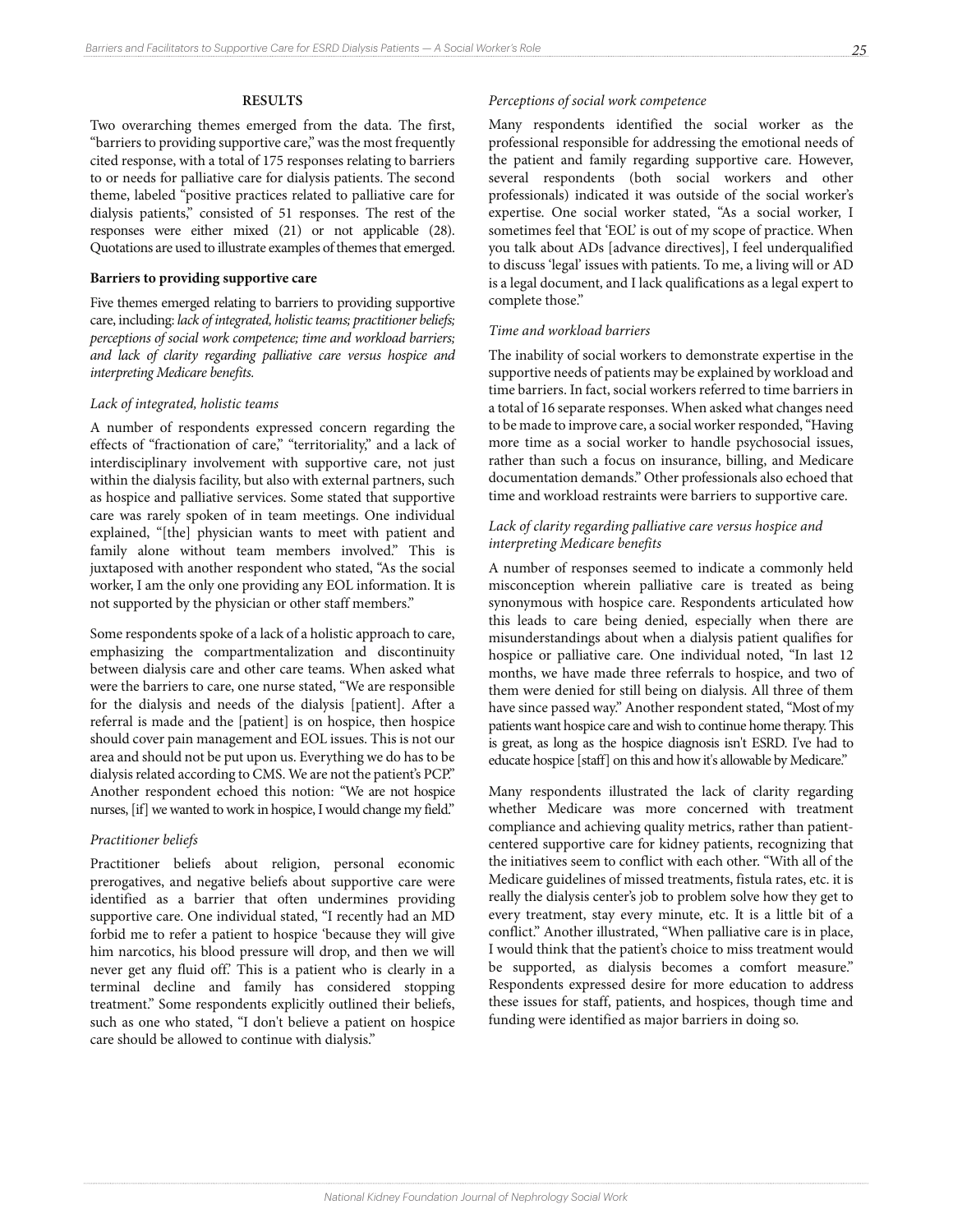# **Facilitators Related to Palliative Care**

Four subthemes emerged from the 51 positive responses related to palliative care: *integrated holistic care teams, including family involvement; collaboration across care teams; communication and compassion; and formal or regular mechanisms for the review of advance-care plans.*

### *Integrated holistic care teams, including family involvement*

Positive responses related to palliative care included descriptions of an integrated, holistic team approach to care, in which multiple disciplines meet to discuss patient care options. One individual described in detail a high level of integration: "The social worker will meet with the patient and discuss options and provide educational materials regarding EOL to find out what the patient wants. We then set up a family meeting where the team (nephrologist, NP, RN, social worker), the patient, and desired family members meet and discuss the patient's wishes regarding EOL." Respondents also identified their involvement with family and friends while engaging in supportive care as a practice that should be shared. Some facilities have face-to-face meetings with patients and families to discuss discontinuation of dialysis. One respondent stated, "The core team gets very involved with speaking with the family, when we feel the patient is getting to a point where their quality of life becomes suspect. This includes the FA [Facilitator Administrator], SW, RD, RNCM [Registered Nurse Case Manager], and MD."

# *Collaboration across care teams*

Respondents also highlighted the importance of collaborating with other healthcare providers, specifically palliative care and hospice providers. One respondent noted the decision to include the palliative care team in dialysis staff meetings, and another expressed desire to have hospice staff visit and offer practical training. A respondent at a veterans hospital illustrated how the collaboration with palliative care teams is helpful by stating, "Our patients are frequently hospitalized here on site so we continue to dialyze them while they are inpatient, and [we] collaborate closely with the in-patient palliative care team to offer quality EOL support to patients and families. This is also helpful to dialysis staff in that they get closure with the patient and family at EOL and also have a better understanding of when it's time to withdraw from dialysis."

### *Communication and compassion*

Respondents consistently identified that a positive practice for palliative care was a high degree of frequent, early, and open communication about supportive care, as well as communication that was compassionate. Respondents discussed how they started discussions at onset of dialysis, discussed code scenarios, and often involved family members and friends.

Compassionate communication was also identified as a positive practice. One respondent illustrated this type of communication by stating, "The thing I see the most is how much each staff member truly cares for the patients. Each tech and nurse plays their part to the fullest extent. All patients need to feel love and acceptance, and that is something we already do on a daily basis."

# *Formal or regular mechanisms to review advance-care plans*

Formal or regular mechanisms to review advanced directives (AD) and Do Not Resuscitate (DNR) orders emerged as useful positive practices to engage in supportive care. One individual noted, "We review and provide AD planning with every new patient within the first 30 days and complete an addendum to care with specific directions for patient/family wishes and expectations. DNRs are reviewed with each requesting patient on a monthly basis to allow the patient to change the option as needed."

### **DISCUSSION**

Previous studies have surveyed dialysis facility practitioners, but quantitative reports do not convey the full texture and range of respondents' experiences as expressed in open-ended comments. The prior research has not explored the nuances of the difficulties of front-line practitioners in the field as expressed in their own words, and when given an opportunity to reply to an open-ended question. This analysis provides the insight that many practitioners express willingness to engage in supportive care for patients with kidney disease but encounter significant barriers to positive practices of supportive care.

Integrated, holistic care was identified as both a barrier and facilitator to providing supportive care of kidney patients. When providers only focus on the kidneys, not the person as a whole, they become limited in their ability to provide supportive care. Dialysis facilities are required to employ multiple disciplines, including social workers, as described in the Conditions for Coverage (2008), but numerous comments suggested that full integration of social workers and true interdisciplinary care often doesn't occur in practice. This finding suggests that if teams want to be successful in implementing supportive care, the entire team needs to work together. Social workers are given guidance in the National Association of Social Workers (NASW) Code of Ethics (2017) Standard 2.01 regarding involvement in interdisciplinary teams: "Social workers who are members of an interdisciplinary team should participate in and contribute to decisions that affect the well-being of clients by drawing on the perspectives, values, and experiences of the social work profession. Professional and ethical obligations of the interdisciplinary team as a whole and of its individual members should be clearly established."

Frequent, early, and open communication about supportive care, as well as compassionate communication, were identified as tools to address the supportive needs of patients with ESRD. However, this analysis revealed that many dialysis social workers do not feel competent or have time to address the supportive needs of patients with kidney disease, in part due to workload. Likewise, in many cases, the provider's beliefs regarding the needs of patients at the EOL were in direct opposition to supportive-care practices, which was affirmed in some of the open-ended responses, such as one that stated "I don't believe a patient on hospice should get dialysis."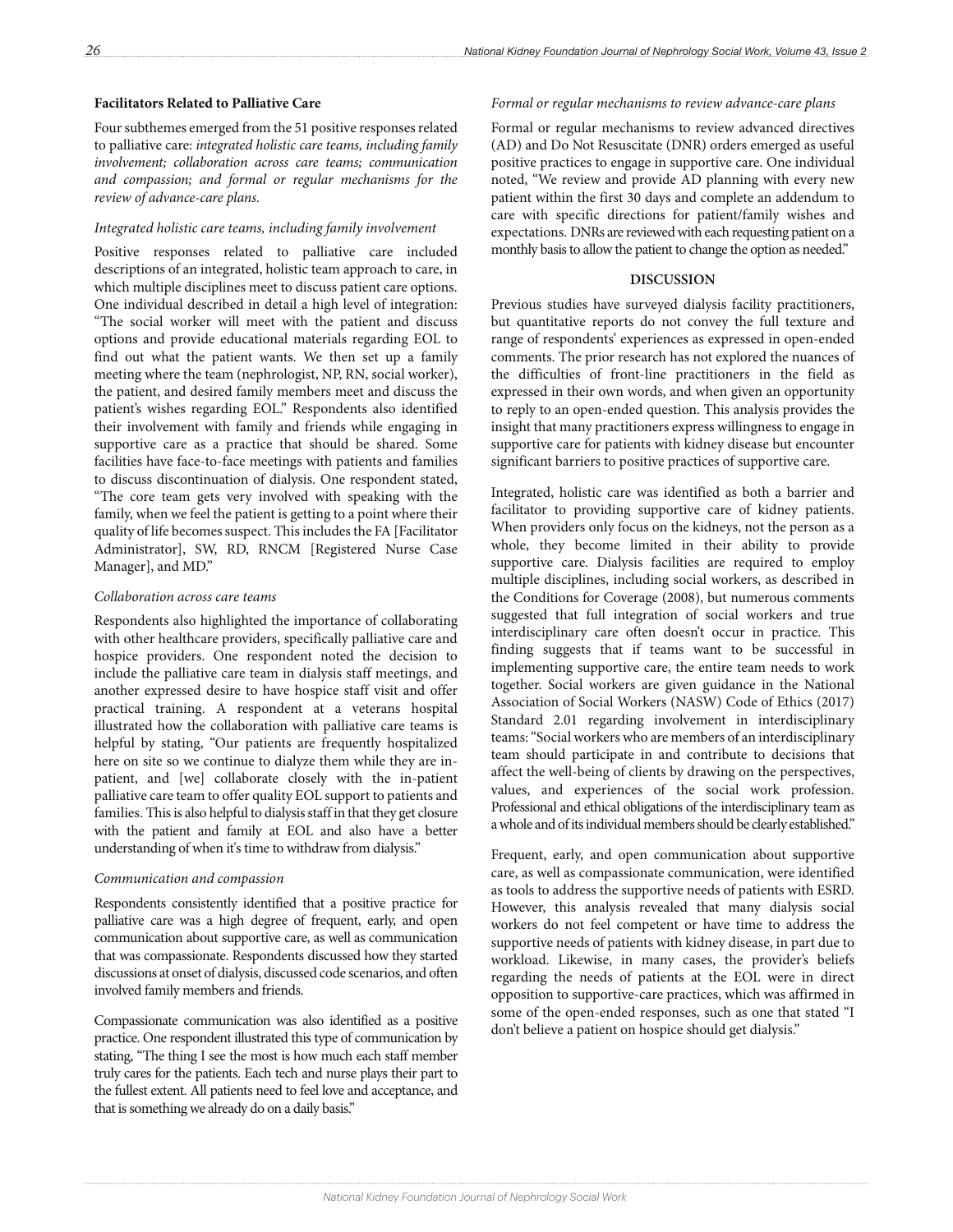Similar to Culp, Lupu, Arenella, Armistead, and Moss' (2016) quantitative analysis, having a formal mechanism to review advance-care plans was also identified as a tool to increase supportive care. The challenge of adhering to a formal mechanism to review advance-care plans could be overcome if more members of the dialysis team engaged in supportive care conversations. Moreover, increased understanding of the distinctions between hospice and palliative care and interpreting the Medicare benefit could provide patients with meaningful information for ACPs. Increasing active collaboration—not just patient referrals—between dialysis center staff and local palliative care and hospice teams could foster this improved understanding.

This study has two primary limitations. First, respondents were self-selected; only those persons who chose to fill out the survey as well as provide comments, are represented. In addition, the nature of the survey's short responses limited researchers from gathering full context through probing and dialogue.

This analysis contains several practice implications for social workers. First, social workers should assess how their integrated team functions, and how the facility is connected to outside systems, such as hospice and palliative care, and formally review ACP processes in a way that goes beyond typical "checkbox" methods and that includes a high degree of compassionate communication. Second, recognizing that many teams lack an integrated approach, social workers should refer to the NASW Code of Ethics' (NASW, 2017) emphasis on the social worker's role in care teams. Social workers, trained in a systems approach, are well-positioned to be leaders in community outreach to local hospice and palliative care organizations. Third, if the team lacks clarity in understanding the difference between hospice and palliative care and in interpreting the Medicare benefit, social workers should take advantage of free resources, such as those of the Coalition for Supportive Care of Kidney Patients (CSCKP, 2017), and share the information with the dialysis team. Social workers can lead efforts to strengthen active collaboration with local palliative care and hospice teams. Finally, social workers should advocate for their profession by making efforts to achieve the highestlevel social work degree (NASW, 2017). Help team members understand that an MSW education goes well beyond insurance, transportation, and referral. Social workers need to highlight social work's unique training in diversity, selfawareness and bias, and ethical decision-making, as well as their theory and skills training in engagement, assessment, intervention, and evaluation of individuals, families, groups, organizations, and community systems (Council on Social Work Education, 2017). The training and skill of the MSW not only helps dialysis facilities better meet the Conditions for Coverage (CfC) for psychosocial care but provides dialysis facilities with a valuable resource in supporting the care of patients with kidney disease.

# **Research implications**

Future researchers should consider a deeper dive into the role of dialysis social workers in the supportive care of kidney patients. In particular, researchers should explore how social workers' training and education align with current MSW practices in dialysis facilities and investigate how social workers can be a resource in providing supportive care to kidney patients. Researchers should also consider exploring how dialysis teams providing supportive care to kidney patients use the role of a social worker, focusing on best practices and skill development. Finally, researchers should explore outcomes related to social worker involvement in supportive care of kidney patients, including patient outcomes, such as hospitalization, preferred place of death, as well as implications for social worker time and workload, etc.

# *Author Note*

*Elizabeth Anderson, DSW, LCSW, Western Carolina University. Elizabeth Anderson is now at Western Carolina University. This research was not financially supported.*

*Nicole St. Charles, LCSW-A, MSW, Charles George VA Medical Center. This research was not financially supported.*

*Dale Lupu, PhD, MPH, George Washington University. Dale Lupu is now at George Washington University. This research was not financially supported.* 

# **REFERENCES**

- Ceccarelli, C. M., Castner, D., & Haras, M. S. (2008). Advance-care planning for patients with chronic kidney disease—Why aren't nurses more involved? Nephrology Nursing Journal: Journal of the American Nephrology Nurses' Association, 35(6), 553–557.
- Ceckowski, K. A., Little, D. J., Merighi, J. R., Browne, T., & Yuan, C. M. (2017). An end-of-life practice survey among clinical nephrologists associated with a single nephrology fellowship training program. Clinical Kidney Journal,  $10(4)$ , 437-442.

Coalition for Supportive Care of Kidney Patients (CSCKP). (2017, March 20). Coalition for Supportive Care of Kidney Patients releases advance-care planning tools [Press release]. Retrieved from **https://www.kidneysupportivecare.org/Files/ Press-Releases/MYWAY\_PR\_032017.aspx**

Cohen, L. M., Moss, A. H., Weisbord, S. D., & Germain, M. J. (2006). Renal palliative care. Journal of Palliative Medicine, 9(4), 977-992.